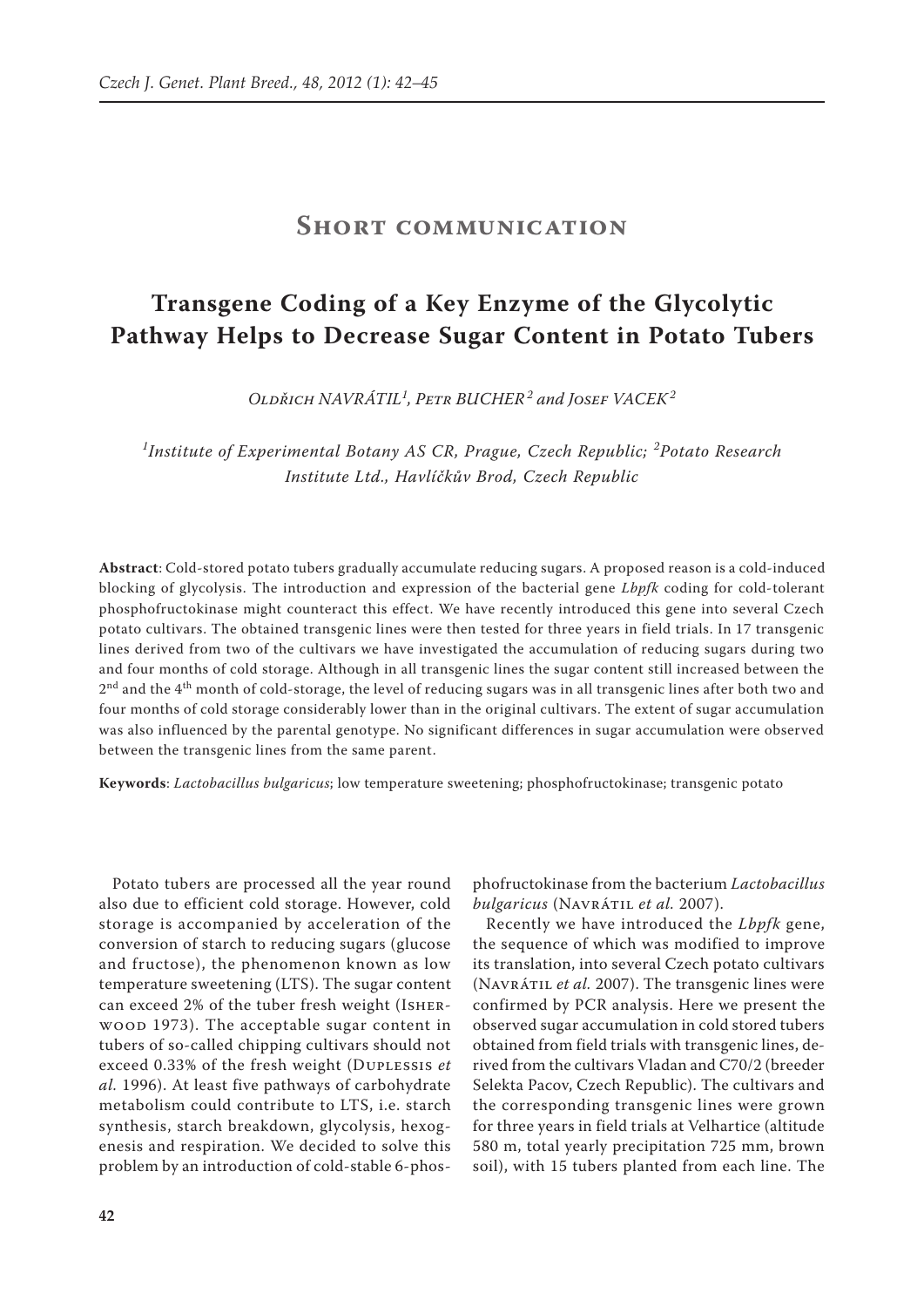harvested tubers were stored in a cold chamber at a constant temperature of +4°C and one part was subjected to reconditioning before the sugar content analysis.

The biochemical analysis of the sugar content was performed in tubers before their storage and then in cold-stored tubers immediately after sampling and also after additional reconditioning. The samples were taken after two and four months of storage. Ten tubers of each sample were used to prepare a homogenate (as well as the chips). Stabilized and filtered samples prepared from 30 g of the homogenate were stored at –80°C until analysed by HPLC using the column WATREX IEX  $Ca^{2+}$  form (Watrex, Praha, Czech Republic) and an RID Shodex 101 refractometric detector (Schowa Denko K.K., Kawasaki, Japan). The amount of two reducing sugars (glucose, fructose) was calculated as the percentage of the tuber fresh weight. The frying colour of the chips fried at a temperature of +175°C (20 per each sample) was measured using a Tristimulus D25L/ DP9000 colorimeter (Hunter Associates Laboratory, Reston, USA). Each sample was measured five times.

The agronomic characteristics were evaluated for all transgenic lines throughout field trials. The appearance of plants and the yield of tubers were decisive for further biochemical analyses of tuber samples. Most of the transgenic plants had the same appearance as their nontransgenic counterparts and in some cases the yield was lowered (to 84% and 92% of the control depending on the year). The reducing sugar content (RSC) in tubers varied in seasons due to different climatic conditions, being the highest in 2008 already before storage. Next year the values were low again and the difference was found more profound in the cultivar C70/2 than in the cultivar Vladan. As expected, the sugar accumulation during cold storage in 2009 was lower among Vladan transgenic lines (after 4 months on average 0.27% FW). In the same season the C70/2 transgenic lines accumulated reducing sugars in cold stored tubers to a higher extent (after 4 months on average 0.79% FW). The average values from three seasons (Figures 1 and 2) demonstrate that the transgenic Vladan lines exhibited a greater reduction in RSC than the C70/2 lines in comparison with their respective nontransgenic controls. Nevertheless, the lines with low RSC in cold stored tubers are present in both sets of transgenic lines (e.g. V96-26, C70/2-20; both with significantly different RSC after 4 months of cold-storage – see Figures 1 and 2) and moreover such lines show more stable values throughout the seasons. Statistical significance of relative reducing sugar concentrations were calculated using one-paired one-sided Student's *t*-test at the 5% significance level. We estimated the copy number of the transgene among the C70/2 lines using RT-



Figure 1. The reducing sugar content in Vladan transgenic lines; the analysed tubers came from seasons 2007 to 2009; the tubers cold-stored for 2 and 4 months were reconditioned before the sample preparation; the figure represents the pooled data on reducing sugar content as mean from three seasons; the values significantly different from the parental cultivar (*P* < 5%) are marked with an asterisk; the *x*-axis shows the transgenic lines (together with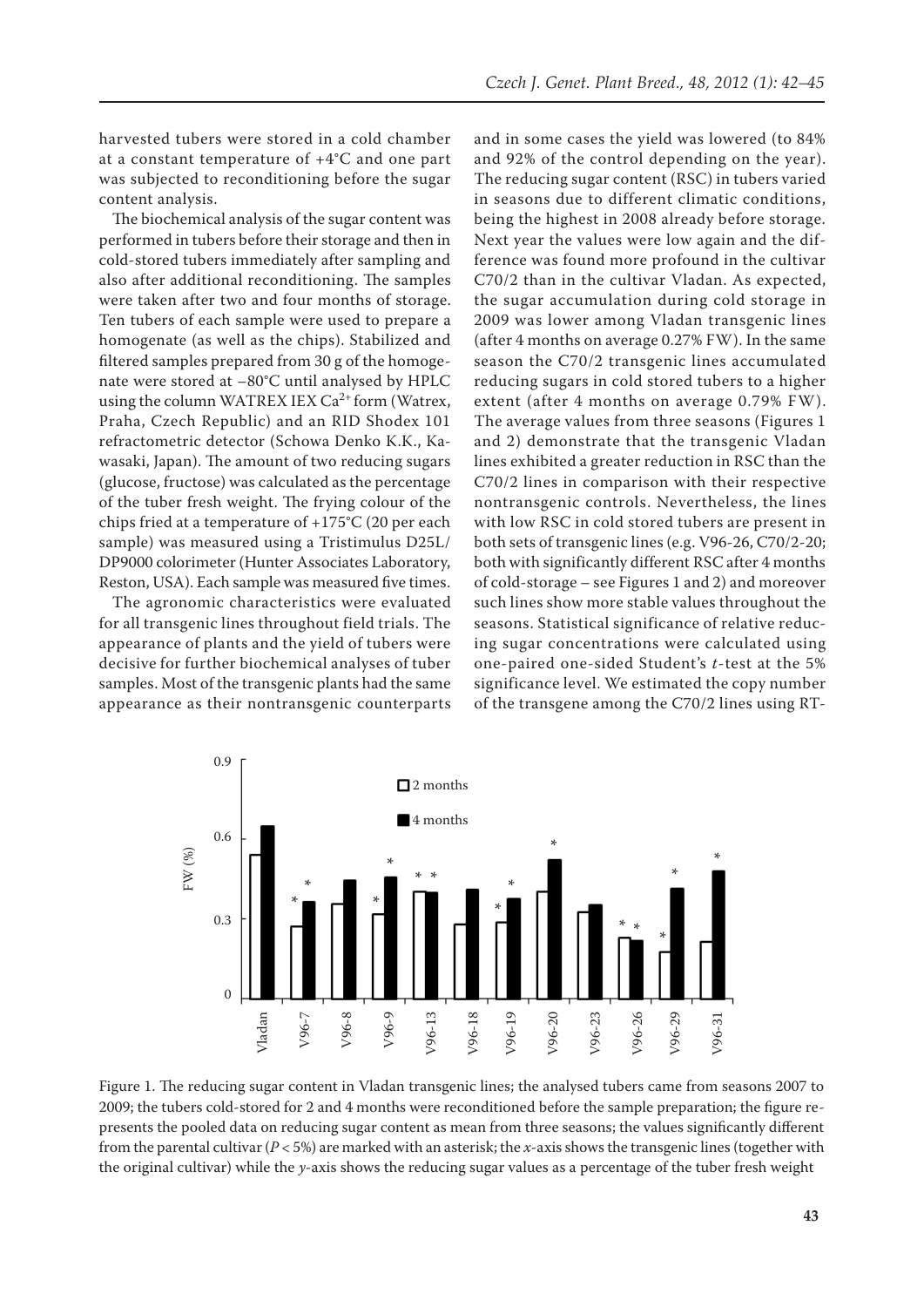

Figure 2. The reducing sugar content in C70/2 transgenic lines; the tubers cold-stored for 2 and 4 months were reconditioned before the sample preparation; the figure represents the pooled data on reducing sugar content as mean from three seasons; the values significantly different from the parental cultivar ( $P < 5\%$ ) are marked with an asterisk; the *x*-axis shows the transgenic lines (together with the original cultivar) while the *y*-axis shows the reducing sugar values as a percentage of the tuber fresh weight

PCR (found from one to six copies per genome, data not shown). The lines having the high copy number (C70/2-20, 39, both having 5 copies per genome) accumulate reducing sugars in tubers to a lesser extent than the lines with one transgene per genome (C70/2-22, 44) (Figure 2). The frying colour of the chips did not improve among transgenic lines substantially (data not shown). Better values were obtained with the Vladan transgenic lines. A substantial improvement in frying colour for all transgenic lines was detected in tubers before storage (e.g. –1.82 for V96-19 chips in 2009, cf. 5.79 for Vladan chips). The transgenic line V96-19 showed the best improvement in frying colour in all three seasons even after the cold storage of tubers.

Previous experiments with two Czech potato varieties Kamyk and Korela and with the original unmodified bacterial gene showed an influence of the transgene on the reducing sugar content in cold-stored tubers (Navrátil *et al.* 2007). For subsequent experiments we modified the transgene in such a way that the gene translation into active protein would be supported. A three-year evaluation of the transgenic lines revealed the influence of the transgene on the reducing sugar content. The effect of the transgene was greater in the cultivar Vladan as compared to hybrid C70/2, although the latter accumulates sugars in harvested tubers to a lesser extent and the bacterial phosphofructokinase could decrease sugars to still lower levels. The better performance of the transgene in Vladan plants probably accounts for differences in the genetic background. A similar effect of the genotype on the transgene expression was observed for the expression of siRNA of vacuolar invertase among four different potato cultivars used (Wu *et al.* 2011). The effect of LbPFK was found not to be very strong and the reason was also discussed by MORANDINI (2009). He expected that the phosphorus insufficiency in potato tubers as well as the hypoxia of tubers would lead to the shortage of adenosine triphosphate. Both chemicals are needed in a chemical reaction performed by LbPFK. Although MORANDINI (2009) expected the saturation of the glycolytic pathway, the transgenic experiments with three other glycolytic enzymes show that at least in yeast cells it is not the case and it can be influenced by an additional transgene introduced into a wild type (Wang *et al.* 2011). Nocarova *et al.* (2010) measured the expression and the stability of two transgenes in potato plants during five-year vegetative propagation and found a decrease in the activity of the transgene in some plants (in four plants out of seventeen). In our experiments the transgenic lines were grown for more than five years without any obvious effect on phenotype. The yield of transgenic lines and the general resistance to potato pests did not differ substantially. Although the genetic background of the cold sweetening remains unclear, the activity